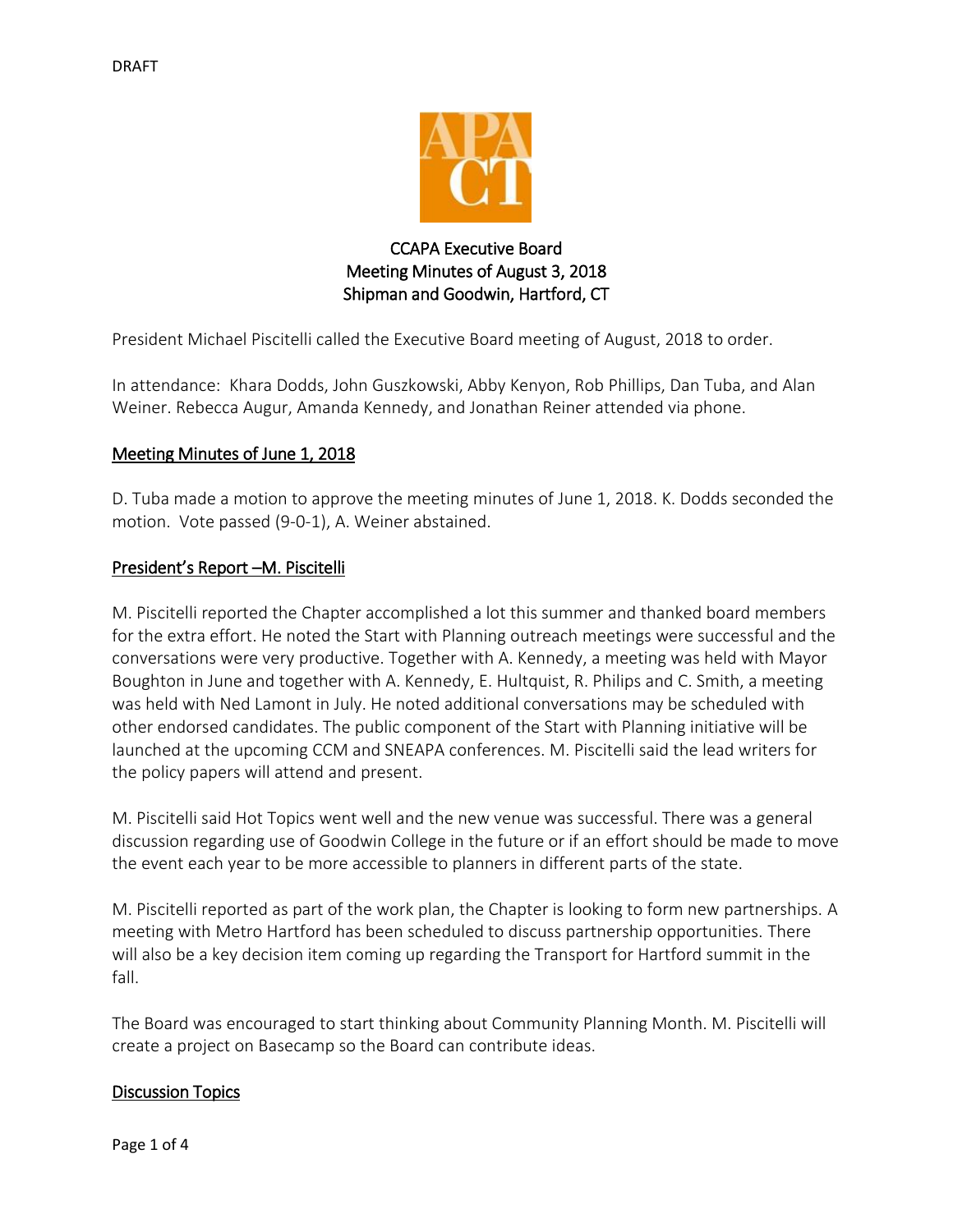### Opportunity Zones

The Board discussed Opportunity Zones. M. Piscitelli reported Opportunity Zones were designated in communities across Connecticut. J. Guszkowski noted Putnam has an Opportunity Zone, which differs from the zones that have been designated elsewhere in the state. It was suggested APA provide two tracks of guidance, one for urban and one for suburban/rural areas as the needs are very different. The Department of Economic and Community Development will be running the program. M. Piscitelli said an event will be held in September to rally communities to encourage planning work in these zones.

## CHFA/Affordable Housing

A. Kennedy said she is working to partner with CHFA to host an event in February intended to serve as an educational opportunity for planners to learn about the funding and financing environment and how to help regulate projects and land use in order to receive funding. She said it will be helpful for planners to have an update on the private real estate market and the projects being supported. CHFA was also selected for a SNEAPA program, it was noted this may be a good partnership moving forward.

## Yale UDW / YSFES

M. Piscitelli noted he has had conversations with the Yale Urban Design Workshop and it will be beneficial to explore partnerships with colleges and universities. Municipalities and students can both benefit from project collaboration, as demonstrated through the Diana Donald scholarship program.

### Chapter Performance Criteria

The chapter still needs to complete two sections of the chapter performance criteria before the end of the year. The first is the bylaw amendment which will reconcile the elections with the APA annual calendar. Chris Smith is developing the draft which needs to be approved by the executive board and then sent to the membership for adoption by chapter vote. K. Dodds and A. Kenyon to follow up with C. Smith. For the strategic / development plan, there will be a meeting on August 8<sup>th</sup> at 2 PM to consolidate the most recent retreat notes and assess the work plan document. This will be a good opportunity to identify outstanding items and lay out what needs to be done at the October meeting. M. Piscitelli said a section would be set up on Basecamp for this.

### Treasurer's Report

K. Dodds reviewed several highlights noting the Chapter collected more revenue than was anticipated in some areas, including dues and conferences/workshops. She said overall, \$4,000 was collected from Hot Topics; she will assess to see how this compares to the expenses for the program. She will follow up with C. Smith and J. Davies to make sure all expenses have been submitted. Overall, the Chapter has collected 87% of the projected revenue as \$61,000 was budgeted and there is a little over \$53,000. In terms of expenditures, 61% of what was projected has been expended. K. Dodds said the Chapter received the \$2,000 CPC grant; a \$1,000 match was required and \$4,000 has bene spent on it.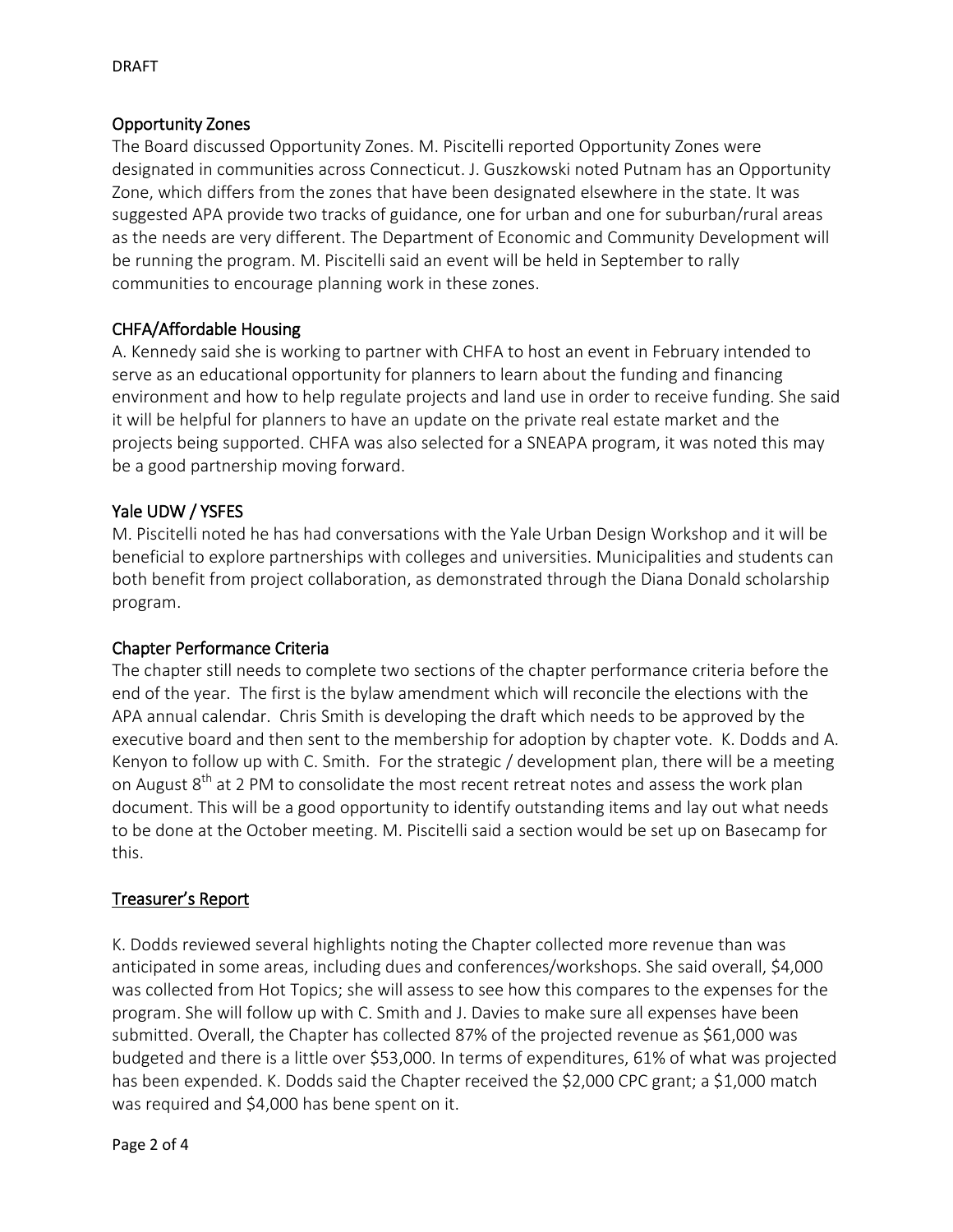K. Dodds reported \$21,000 has come in for revenue for SNEAPA and \$17,000 has been expended. M. Piscitelli noted a separate bank account may be needed in the future for SNEAPA.

J. Guszkowski made a motion to adopt the August financial report. A. Weiner seconded the motion and it passed unanimously.

#### Committee Updates

#### Communications

R. Augur said the website transition is progressing and that she would like to be on the new platform by SNEAPA. She asked for feedback on the upcoming edition of the fall magazine. The Board discussed whether a regular fall edition should be published or if a special edition for SNEAPA should go out. It was decided there will be a special edition for SNEAPA that will contain advertising. The edition will highlight conference workshops and will contain a few articles about Hartford as it is the host city.

#### Membership

A. Weiner said for the first time, there are over 400 members. He noted the Board needs to consider what we do to make it worthwhile for people to become members.

#### Chapter Awards

R. Phillips reported he researched APA awards to compare those awards and criteria to the Chapter awards in order to better define the structure for the Chapter awards. He also looked at awards given by the Chapter in previous years and reported there was no consistency in awards. There was a discussion about the Bruce Hoben, Special Chapter, and the Distinguished Service Awards. M. Piscitelli noted it is important the Chapter acknowledge and recognize planning projects and professionals in the state through the awards. A. Weiner cautioned that it should always be for significantly distinguished work. R. Phillips and D. Tuba will examine the Bruce Hoben and Special Chapter awards further to better define them and draft award criteria.

#### Government Relations

A. Kennedy is working with the CT Bar Association. She said C. Smith is recruiting a handful of members to work with CCAPA. She will follow up with C. Smith on this.

J. Guszkowski reported Partnership for Strong Communities is looking to develop a series of resources to help municipalities develop an affordable housing plan. These efforts will continue into the fall. A. Kennedy noted her COG is hosting a Sustainable CT fellow and one of the criteria for Sustainable CT is an affordable housing plan. There was a general discussion about Sustainable CT and certification for municipalities.

### **SNEAPA**